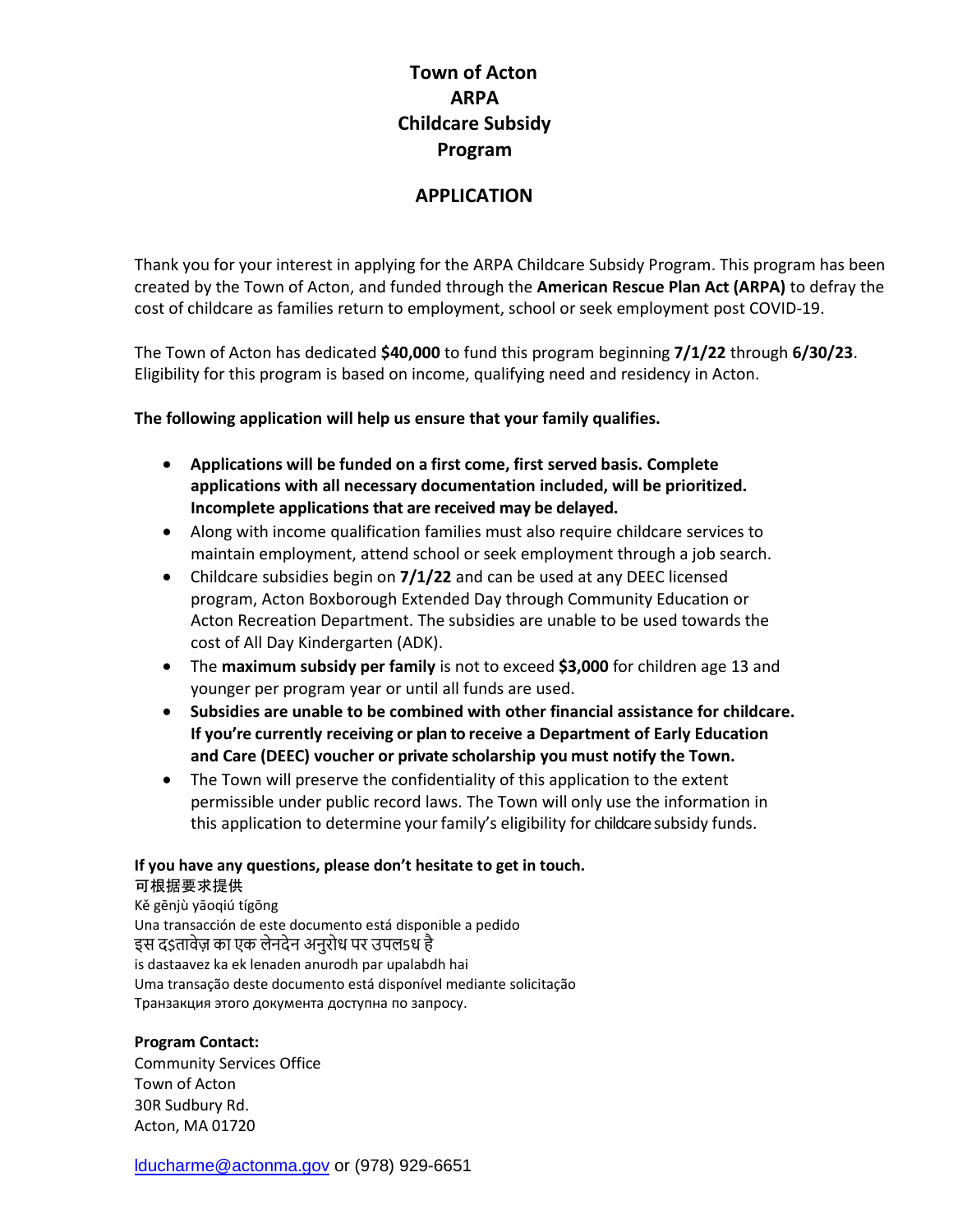#### **PART 1: FAMILY INFORMATION**

|                                                               | Telephone: (Day)__________(Evening)_________________Email: _____________________ |  |
|---------------------------------------------------------------|----------------------------------------------------------------------------------|--|
| <b>Eligible Children: (Enter additional children on back)</b> |                                                                                  |  |
|                                                               |                                                                                  |  |
|                                                               |                                                                                  |  |
|                                                               |                                                                                  |  |
|                                                               |                                                                                  |  |
|                                                               |                                                                                  |  |
|                                                               | Monthly Tuition Fees at Program: 1997 1997 1998 1999                             |  |
|                                                               |                                                                                  |  |
|                                                               |                                                                                  |  |
|                                                               |                                                                                  |  |
|                                                               |                                                                                  |  |
|                                                               |                                                                                  |  |
|                                                               |                                                                                  |  |

Do any of the children listed above currently receive a voucher from the Massachusetts Department of Early Childhood Education and Care? Yes No

**Household Composition:** Please list below the head of your household and **all members who live or will be living in your home**. Give the relationship of each person to the head of household**.**

| List Head of Household First<br>Name | Relationship to Head | Date of<br>Birth | Employed/Student |
|--------------------------------------|----------------------|------------------|------------------|
|                                      |                      |                  |                  |
|                                      |                      |                  |                  |
|                                      |                      |                  |                  |
|                                      |                      |                  |                  |
|                                      |                      |                  |                  |
|                                      |                      |                  |                  |
|                                      |                      |                  |                  |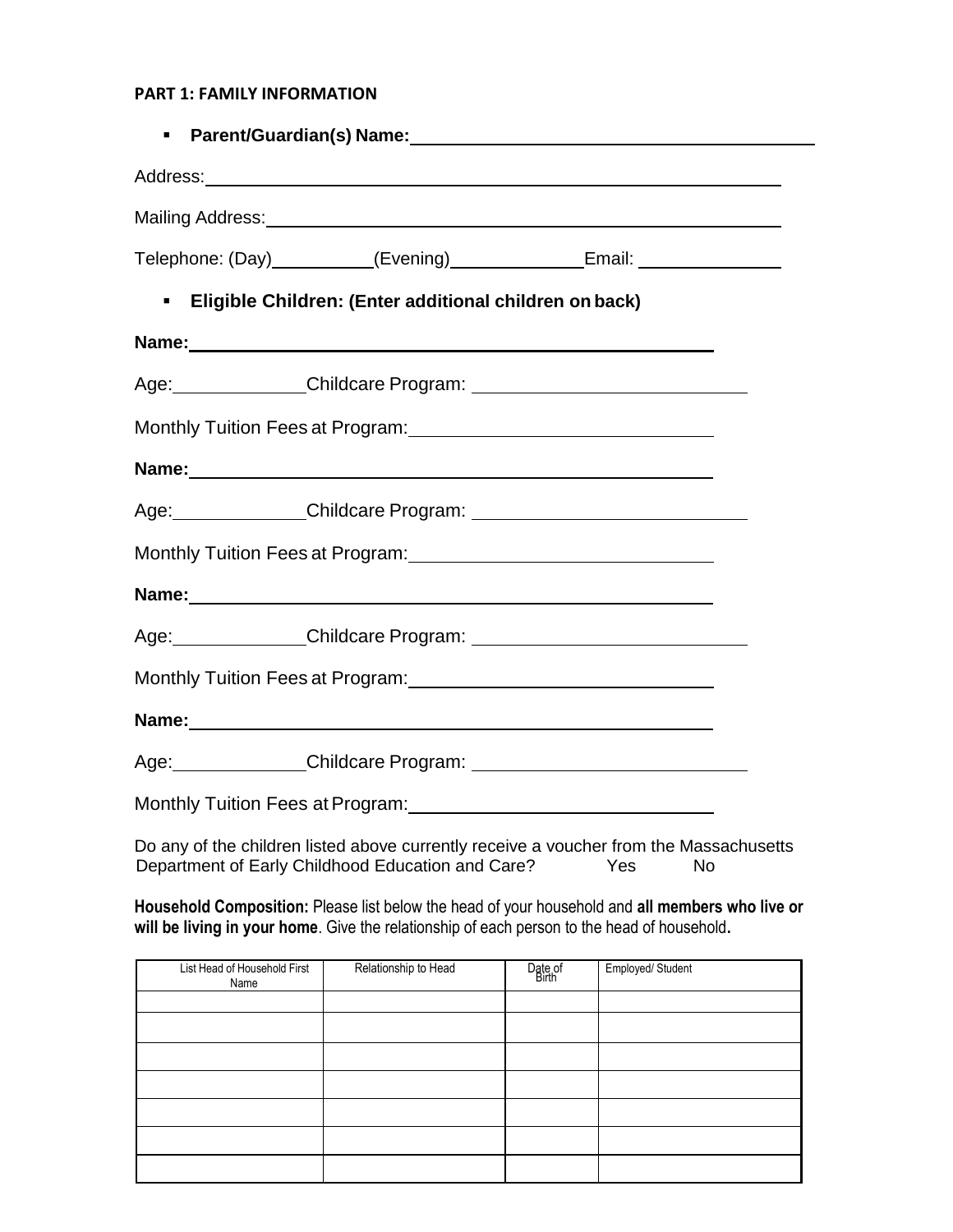#### **PART 2: PLEASE CHECK ALL THAT APPLY**

| I, or someone in my household |  |
|-------------------------------|--|
|-------------------------------|--|

Lost a job or collected unemployment benefits

Had to miss work, or stop working, to take care of someone with health or medical needs

- Had to miss work, or stop working, or work fewer hours because my child's school or daycare was closed, or my child had online school
- Had higher bills than usual (Ex. medical bills, transportation costs, childcare costs, funeral costs, rent, utilities)
- \_\_\_\_ Had income that was too low to pay for basic household expenses (Ex. food, clothing, rent, utilities, cleaning supplies)

\_\_\_\_\_\_\_\_\_\_\_\_\_\_\_\_\_\_\_\_\_\_\_\_\_\_\_\_\_\_\_\_\_\_\_\_\_\_\_\_\_\_\_\_\_\_\_\_\_\_\_\_\_\_\_\_\_\_\_\_\_\_\_\_\_\_\_\_\_\_\_\_\_\_\_\_\_\_\_\_

\_\_\_\_ Other financial problems

Please explain: **Example 2018** 

**INCOME ELIGIBLE CATEGORY:** If your present gross household income falls within the **American Rescue Plan Act (ARPA)** income eligibility guidelines for low- and moderate-income households at or below 300% Federal Poverty Level (FPL), you may qualify as an **INCOME ELIGIBLE** family, and receive the subsidy. Additional income documentation must accompany this application.

# **Income Eligibility Chart**

| <b>Household</b> | <b>Income Limit for Residents</b> |  |  |
|------------------|-----------------------------------|--|--|
| <b>Size</b>      | of Acton                          |  |  |
|                  | \$61,100                          |  |  |
| 2                | \$69,810                          |  |  |
| 3                | \$78,520                          |  |  |
|                  | \$87,230                          |  |  |
| 5                | \$94,250                          |  |  |
| հ                | \$106,740                         |  |  |
|                  | \$120,360                         |  |  |
|                  | \$133,980                         |  |  |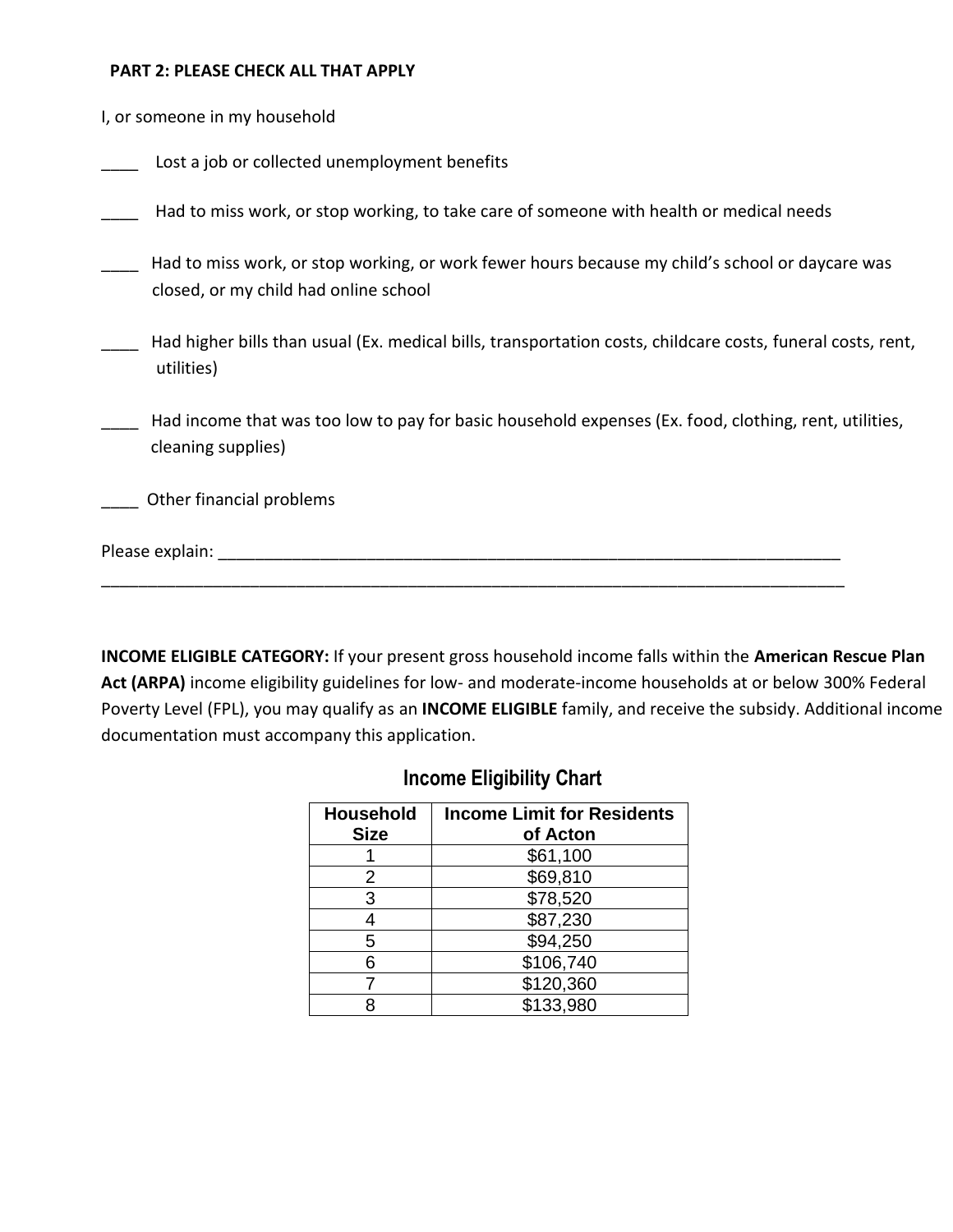# **PART 3: EMPLOYMENT INCOME INFORMATION.** *Complete whether an employee or self-employed.*

| • Are you a full-time resident at the address you entered on page 1? $\Box$ Yes $\Box$<br>No                                                                                                                                         |  |  |  |
|--------------------------------------------------------------------------------------------------------------------------------------------------------------------------------------------------------------------------------------|--|--|--|
| • Parent/Guardian Employed Junemployed, seeking employment Full-time student                                                                                                                                                         |  |  |  |
| Employed by: example and the set of the set of the set of the set of the set of the set of the set of the set of the set of the set of the set of the set of the set of the set of the set of the set of the set of the set of       |  |  |  |
| Employer's Address: <u>Contract Community of the Second Community of the Second Community of the Second Community of the Second Community of the Second Community of the Second Community of the Second Community of the Second </u> |  |  |  |
| Work Phone: Vears worked for current employer:                                                                                                                                                                                       |  |  |  |
| If employed on a seasonal basis, please supplydates: ___________________________                                                                                                                                                     |  |  |  |
| • Parent/Guardian #2 Employed Unemployed, seeking employment Full-time student                                                                                                                                                       |  |  |  |
| Employed by: the contract of the contract of the contract of the contract of the contract of the contract of the contract of the contract of the contract of the contract of the contract of the contract of the contract of t       |  |  |  |
| Employer's Address: experience and the contract of the contract of the contract of the contract of the contract of the contract of the contract of the contract of the contract of the contract of the contract of the contrac       |  |  |  |
| Work Phone: Vears worked for current employer:                                                                                                                                                                                       |  |  |  |
| If employed on a seasonal basis, please supplydates: ___________________________                                                                                                                                                     |  |  |  |

**PART 4: ANNUAL INCOME TOTALS:** *What is your household's gross yearly income, from all sources? (Include all employers, benefits, pensions, public assistance, unemployment compensation, rental income, child support etc for everyone over the age of 18 in the household.)*

#### **ANNUAL INCOME**

| Source                       | Parent/Guardian | Parent/Guardian | Other Household<br>Member 18 or older | Total |
|------------------------------|-----------------|-----------------|---------------------------------------|-------|
| Salary                       |                 |                 |                                       |       |
| Overtime pay                 |                 |                 |                                       |       |
| Commissions                  |                 |                 |                                       |       |
| <b>Tips</b>                  |                 |                 |                                       |       |
| <b>Bonuses</b>               |                 |                 |                                       |       |
| Cash Public Assistance       |                 |                 |                                       |       |
| Interest and/or Dividends    |                 |                 |                                       |       |
| <b>Unemployment Benefits</b> |                 |                 |                                       |       |
| Social Security, Pension     |                 |                 |                                       |       |
| Retirement Funds, etc.       |                 |                 |                                       |       |
| Workers Compensation, etc.   |                 |                 |                                       |       |
| Alimony, Child Support       |                 |                 |                                       |       |
| Net Rental Income            |                 |                 |                                       |       |
| Other (describe)             |                 |                 |                                       |       |
| Zero Income                  |                 |                 |                                       |       |
| <b>TOTALS</b>                | \$              | \$              | S.                                    | S     |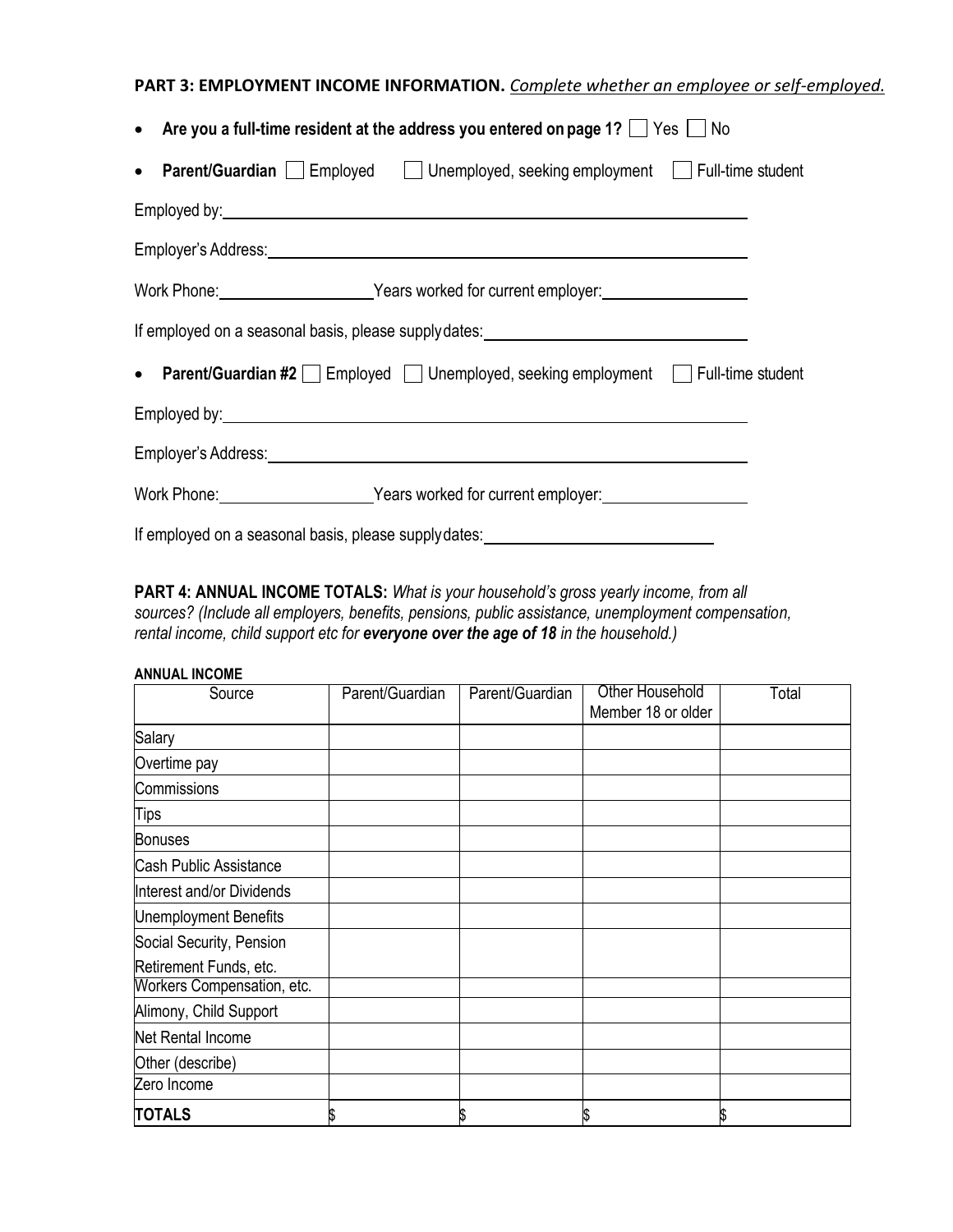## **PART 5: CONFLICT OF INTEREST**

|        | Are you a municipal employee or locally appointed official?           | Yes<br>No  |
|--------|-----------------------------------------------------------------------|------------|
|        | Do you work as a consultant or agent to the community?                | Yes<br>No. |
| If so: |                                                                       |            |
| 1.     |                                                                       |            |
| 2.     |                                                                       |            |
| 3.     | How did you hear about this program?                                  |            |
| 4.     | Note any potential conflict of interest & describe/attach resolution: |            |
|        |                                                                       |            |
|        |                                                                       |            |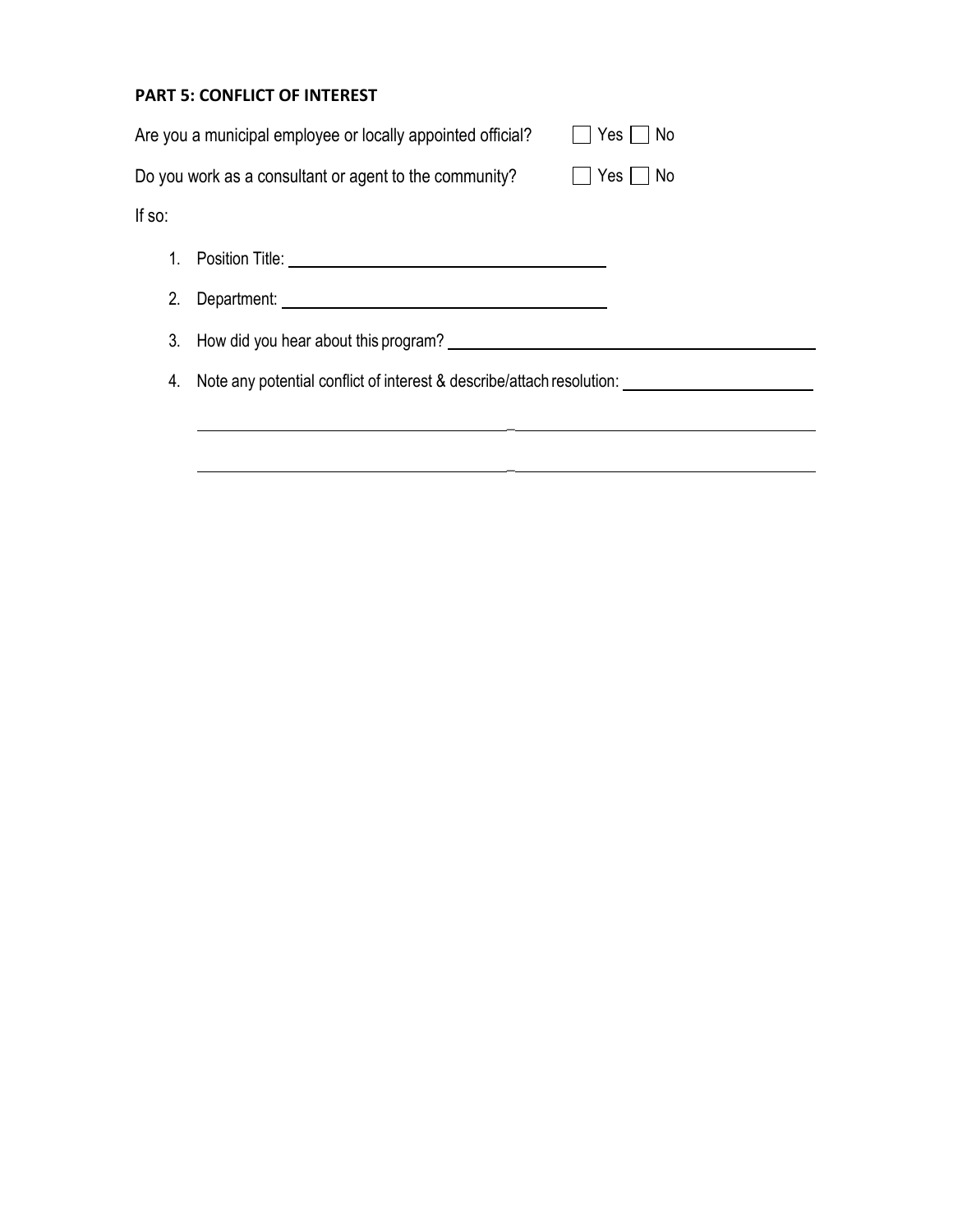## **PART 6: VOLUNTARY INFORMATION REQUESTED** *Make additional copies of this form*

*or use back of page if needed*

The following information regarding race, national origin, sex designation, marital status, disability status, and veteran status solicited on this application is requested in order to assure the Federal Government that Federal Laws prohibiting discrimination against program applicants on the basis of race, color, national origin, religion, sex, familial status, age, and disability are complied with. While you are not required to furnish this information, you are encouraged to do so.

## **Please provide this information for each member of your household**.

# **Decline to provide**

| Ethnic Category: Hispanic Non-Hispanic                                                                                                                                                                                                                                                                                     |  | Sex: Male Female |
|----------------------------------------------------------------------------------------------------------------------------------------------------------------------------------------------------------------------------------------------------------------------------------------------------------------------------|--|------------------|
| <b>Race:</b> White Black/African American Asian Asian and White American<br>Indian/Alaskan Native Mative Hawaiian/Other Pacific Islander Materican<br>Indian/Alaskan Native and White Black/African American and White American                                                                                            |  |                  |
| Indian/Native Alaskan and Black/African American ____ Other (Multi-Racial) ______                                                                                                                                                                                                                                          |  |                  |
|                                                                                                                                                                                                                                                                                                                            |  |                  |
| <b>Check if applicable:</b> U.S. Veteran Female Head of Household Elderly (over 60)<br>Disabled <sub>.</sub>                                                                                                                                                                                                               |  |                  |
| Ethnic Category: Hispanic___Non-Hispanic_____ Sex: Male___Female____                                                                                                                                                                                                                                                       |  |                  |
| <b>Race:</b> White Black/African American Asian Asian and White American<br>Indian/Alaskan Native Mative Hawaiian/Other Pacific Islander Materican<br>Indian/Alaskan Native and White Black/African American and White American<br>Indian/Native Alaskan and Black/African American____Other (Multi-Racial)______          |  |                  |
| <b>Check if applicable:</b> U.S. Veteran____Female Head of Household____Elderly (over 60)____<br>Disabled <sub>_____</sub> .                                                                                                                                                                                               |  |                  |
| Ethnic Category: Hispanic___Non-Hispanic_____ Sex: Male___Female ___                                                                                                                                                                                                                                                       |  |                  |
| Race: White Black/African American Asian Asian and White American<br>Indian/Alaskan Native Mative Hawaiian/Other Pacific Islander Materican<br>Indian/Alaskan Native and White____Black/ African American and White____American<br>Indian/Native Alaskan and Black/African American ____ Other (Multi-Racial) _____        |  |                  |
| <b>Check if applicable:</b> U.S. Veteran____Female Head of Household___Elderly (over 60)___<br>Disabled <sub>_____</sub> .                                                                                                                                                                                                 |  |                  |
| Ethnic Category: Hispanic___Non-Hispanic_____ Sex: Male___Female ____                                                                                                                                                                                                                                                      |  |                  |
| <b>Race:</b> White Black/African American Asian Asian and White American<br>Indian/Alaskan Native Mative Hawaiian/Other Pacific Islander American<br>Indian/Alaskan Native and White____Black/ African American and White_____American<br>Indian/Native Alaskan and Black/African American ____ Other (Multi-Racial) _____ |  |                  |
| <b>Check if applicable:</b> U.S. Veteran Female Head of Household Elderly (over 60)<br>Disabled .                                                                                                                                                                                                                          |  |                  |